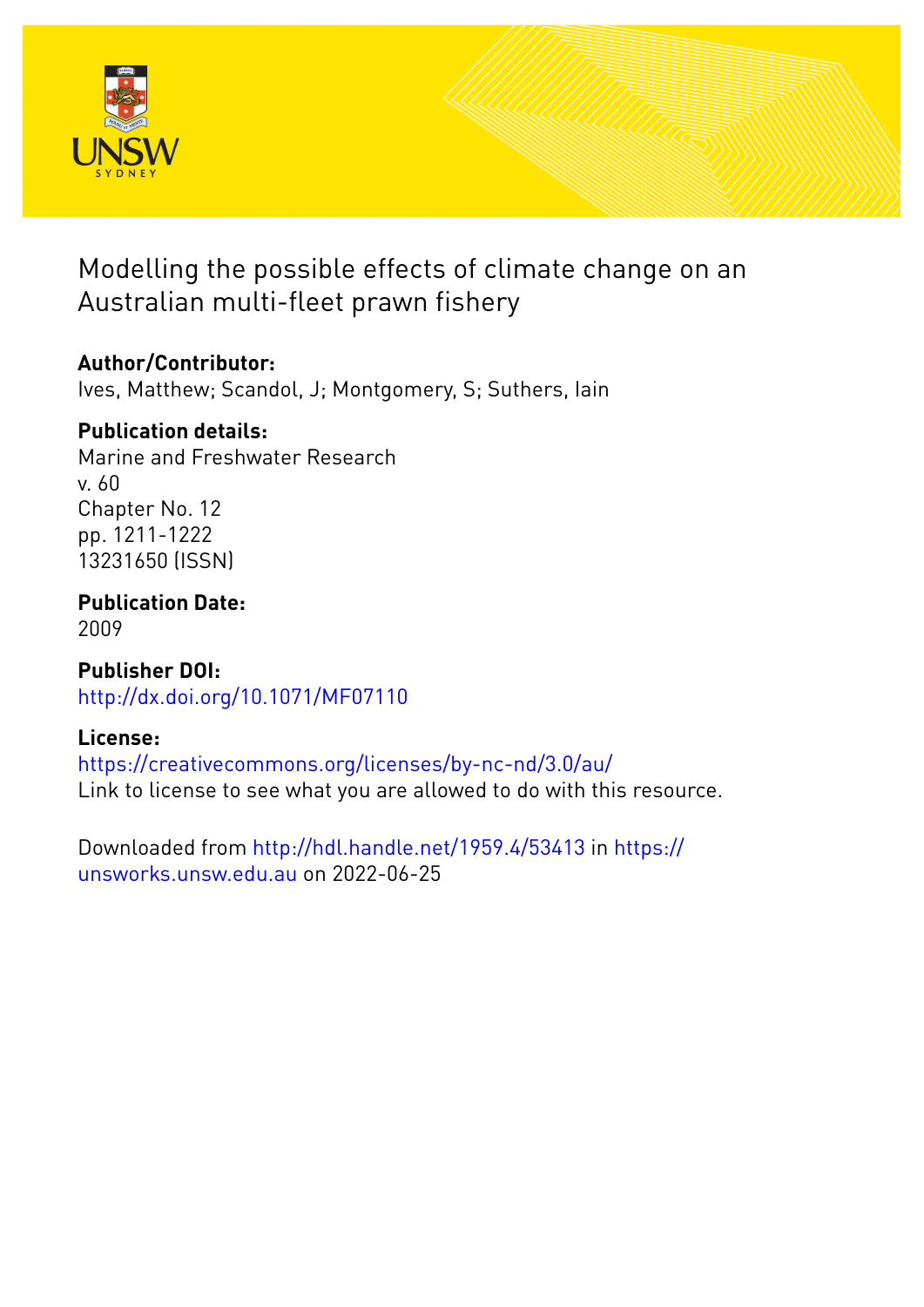# **Modelling the possible effects of climate change on an Australian multi-fleet prawn fishery**

(Accessory Publication)

*M. C. Ives*<sup> $^{A,C}$ </sup>, *J. P. Scandol*<sup> $^{A}$ </sup>, *S. S. Montgomery*<sup>*B</sup> and I. M. Suthers*<sup> $^{A}$ </sup></sup>

<sup>A</sup>School of Biological, Earth and Environmental Sciences, The University of New South Wales, Sydney, NSW 2052, Australia. <sup>B</sup>NSW Department of Primary Industries, PO Box 21, Cronulla, NSW 2230, Australia. <sup>C</sup>Corresponding author. Email: drmcives@gmail.com

# **The operating model**

The model developed for the present study is a stage/size-structured metapopulation model of the school prawn stocks inhabiting the Clarence River. It includes individual-based population dynamics and movement between compartments that are both subject to the effects of temperature and river discharge. Three fisheries exploit the modelled population with the fisher dynamics based on a combination of historical effort levels and changes in catch per unit of effort. The model is calibrated to 20 years of past catch data from the Clarence River fisheries using a Bayesian SIR approach which produces a 'posterior' distribution from likely parameter values and the model runs which best fit the data.

# **Individual growth**

A suitable individual growth function for penaeid shrimp is the von Bertalanffy growth function (Garcia and Le Reste 1981):

$$
l = L_{\infty} (1 - \exp(-k(t - t_0)))
$$
 (1)

where *l* is the carapace length of the prawn at time  $t$ ,  $L$  is the average asymptotic carapace length to which an individual grows (mm),  $k$  is a species-specific growth-rate constant (per months), and  $t_0$  is the theoretical age (in months) of the individual at zero carapace length.

Rather than implementing a fully length-structured or agent-based model, we chose to aggregate prawns into groups based on growth functions (Walters and Martell 2004, box 5.3). Variability in growth within a cohort was accomplished by dividing each cohort into 10 aggregates (five for each sex), with each aggregate associated with a separate growth function (Punt et al. 2001). Newly spawned individuals of each sex were added to one of the five growth aggregates according to the proportions of 5%:25%:40%:25%:5%. Thus, the majority of prawns were placed in the central growth aggregate, which represents the best-estimate for prawn growth. The remaining prawns were placed in aggregates with growth rates above and below this best estimate rate, giving the overall distribution of growth a normal-like variability around this central growth rate.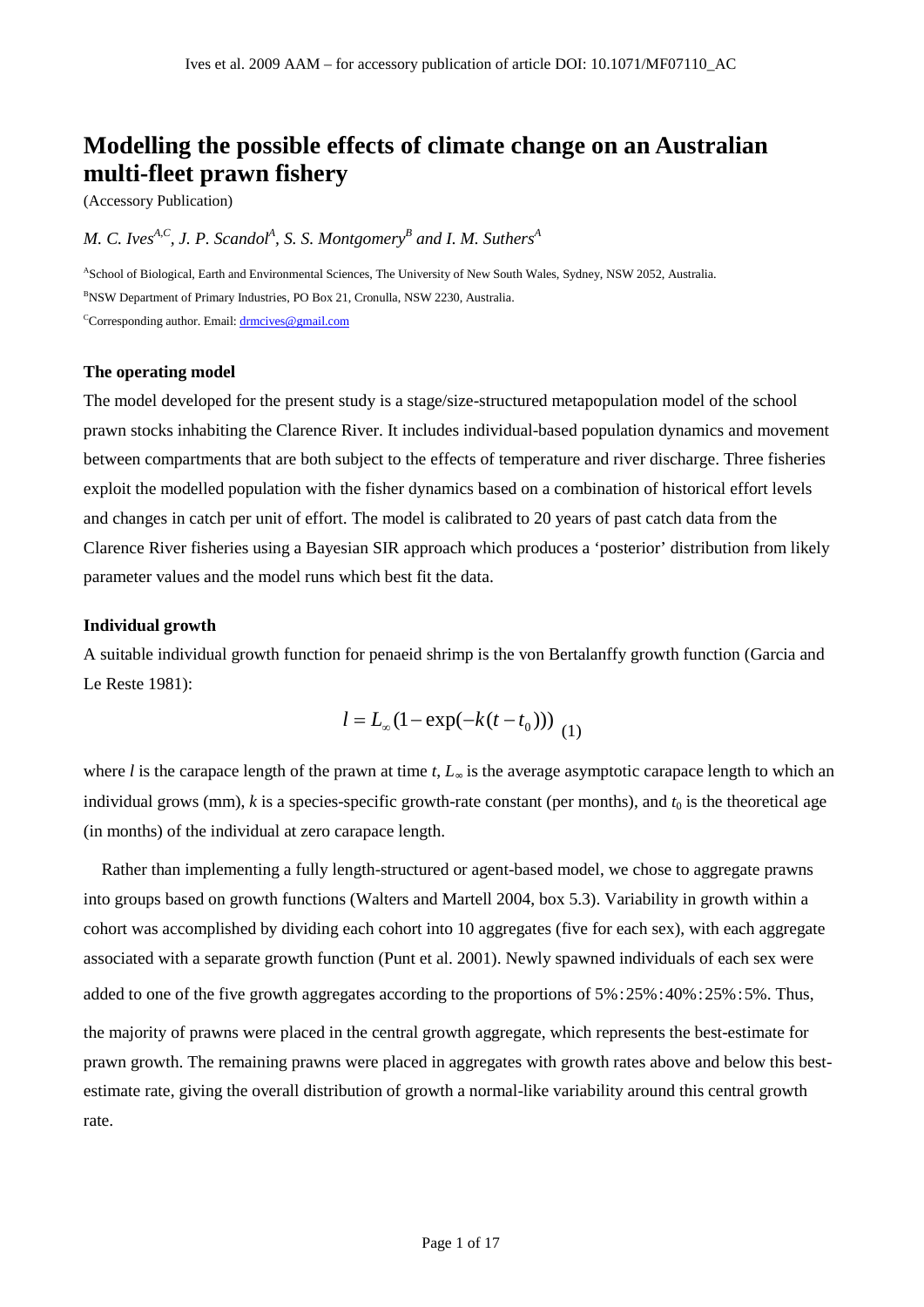The median (best-estimate rate) von Bertalanffy growth parameters were based on the estimations for growth made in the Clarence River by Glaister (1977, p. 41) and weight for both sexes was calculated using the length-weight provided by Broadhurst et al. (2004) from studies conducted in the Clarence River (see Table 1 for details). Both male and female prawns were explicitly included in the model; however, to simplify the notation, only a single sex is represented in the following equations. Each of the following equations should be assumed to apply to both sexes unless otherwise specified.

Prawns of different sizes were divided into seven 5-mm categories, each of which belonged to one of three different life stages, namely larvae ( $\leq$ 5 mm CL), juveniles (5 mm and  $\leq$ 20 mm CL) and adults (20 mm CL) (see Fig. 2 in main publication). In this model, a larvae was classified as a prawn that is less than 5 mm CL, although juveniles as small as 3 mm can recruit to the estuary fisheries (Glaister 1977). The size stages were used to reduce the number of parameters in the model, while still allowing for size-dependency in key processes (such as mortality) (Werner and Gilliam 1984).

### **Mortality**

Total mortality (*Z*) was modelled separately for the three life stages. Although no studies were found that provided estimates of larval natural mortality, the rate is believed to be high on the basis of the fecundity of this species (Dall et al. 1990). Values for the juvenile mortality rate were also unknown, and thus these two parameters became the primary means by which the model was calibrated to the combination of historical catch records and average prawn weight data. A sensitivity analysis was also completed (section 2.10.2) to examine the effect of changes in these parameters.

Thus, numbers of prawns of carapace length class l in zone A in month t+1 ( ) were calculated as shown in Equations 2 and 3, where *t* represents time,  $N_{l,t}^A$  represents numbers of prawns of carapace length class *l* in zone *A* in month *t*. Element  $f^{k \to l}$  $\updownarrow_{k\rightarrow l,t}^{A}$  is the fraction of prawns in length class *k* in zone *A* that move to length class *l* during the time step *t* for all five growth aggregates. This element was calculated by determining the fraction of prawns in length class *k* that move to class *l*, and then weighting this co-efficient in proportion to the distribution of growth aggregates.  $M_l$  is the natural mortality of prawns of carapace length class *l*,  $Z_{l,t-1}^A$  is the total mortality for prawns of carapace length class *l* in zone *A* during the previous month  $(t-1)$ ,  $F_{l,t}^{A,X}$  is  $\cdot$ <sup>t</sup> is fishing mortality induced on prawns of carapace length class *l* by fleet *X* in zone *A* during month *t*, and  $S_l^X$  is the retention selectivity of the gear used by fleet *X* on the stock of carapace length *l*.

$$
N_{l,t}^{A} = \sum_{k=1}^{L} \mathbf{\ddot{t}}_{k \to l,t}^{A} \cdot N_{k,t-1}^{A} e^{-Z_{k,t-1}^{A}}
$$
  
(2)  

$$
Z_{l,t}^{A} = M_{l} + \sum_{X} S_{l}^{X} F_{l,t}^{A,X}
$$
  
(3)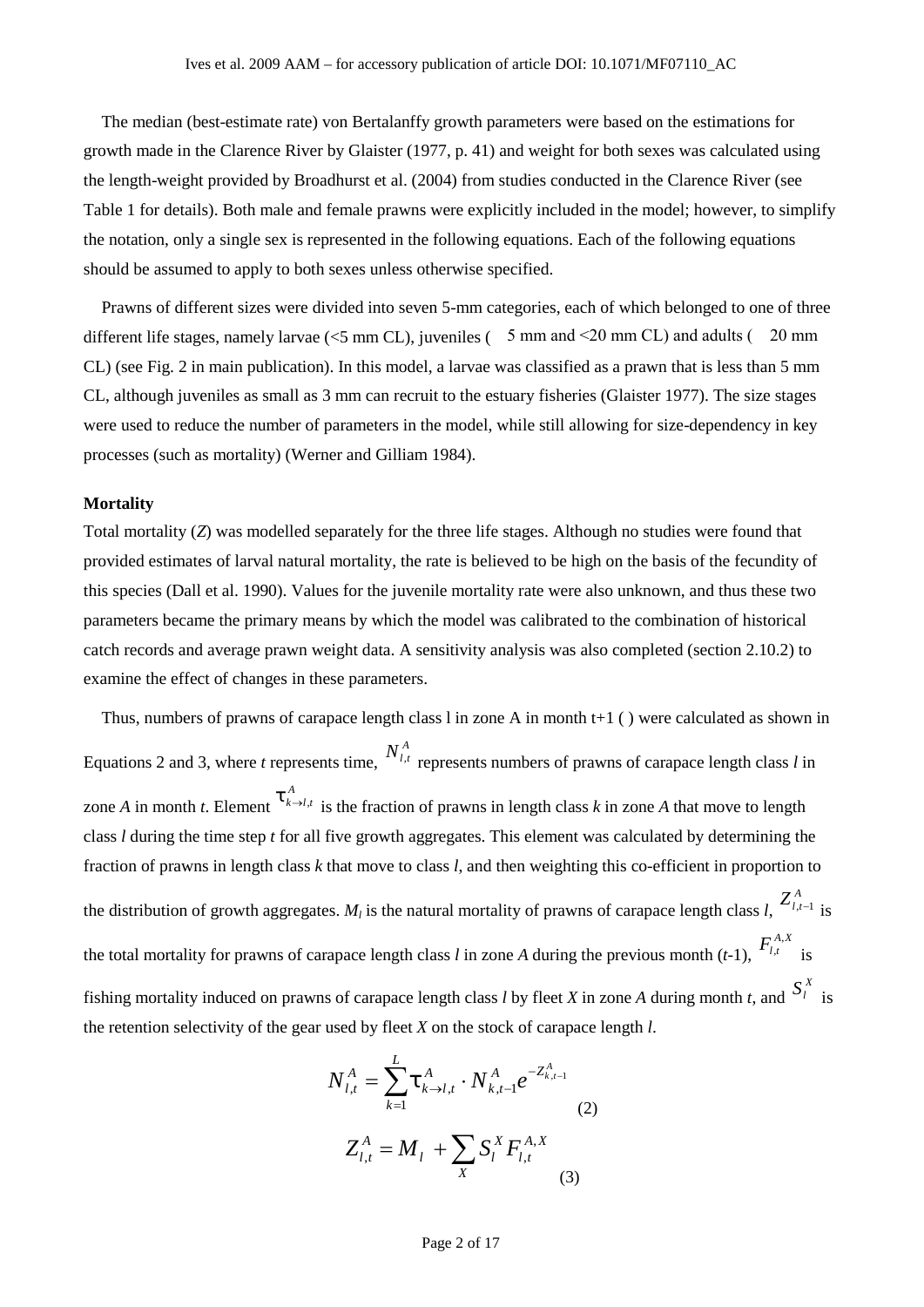Individuals were harvested from the model's two fishing zones, based on the Baranov catch equation. The catch of prawns of carapace length *l* in zone *A* in month *t* was calculated as:

$$
C_{l,t}^{A} = \frac{\sum_{X} S_{l}^{X} F_{t}^{A,X}}{Z_{l,t}^{A}} \cdot N_{l,t}^{A} \cdot (1 - \exp(-Z_{l,t}^{A}))
$$
\n(4)

The total catch for a zone was calculated by summing the mean weights of all the length classes.

Selectivity ( $S_i^X$ ) was calculated using a logistic selection curve (Wileman et al. 1996, p. 40) as:

$$
S_i^X = \left(\frac{\exp(a+bl)}{1+\exp(a+bl)}\right)_{(5)}
$$

where *a* and *b* are calculated on the basis of the length of species at 50% retention ( $L_{50}^X$ ) and the selection range of the gear ( $\frac{SR^X}{}$ ) for fleet *X*:

$$
L_{50}^{X} = \frac{-a}{b}
$$
  

$$
SR^{X} = L_{75} - L_{25} = \frac{2.197}{b}
$$
 (7)

The fishing mortality ( $F_l^{A,X}$ ) resulting from fleet X in zor ) resulting from fleet *X* in zone *A*, during time *t*, was calculated using the observed effort applied by the fleet in that zone, the catchability of the prawns or the efficiency of fleet *X*  $(q^X)$ :

$$
F_t^{A,X} = (1 + u)^t q^X \cdot E_t^{A,X}
$$
 (8)

where  $E_t^{A,X}$  is the effort (boat-days) of flow is the effort (boat-days) of fleet *X* in zone *A* during time *t*, and is the monthly growth in fleet efficiency (technology creep), which for simplicity is regarded as the same for each of the fleets .

Effort data from the three fisheries from 1986 to 2005 were available from NSW DPI, but a model of effort dynamics was required to represent catches from 2006 and beyond. For each of the three fisheries, future effort (2006 onwards) was a combination of the historical fraction of the annual prawn catch harvested that

month ( $\cdots$ <sup>*m*</sup>), multiplied by a factor that reflected the catch rate (CPUE) at the beginning of each month (see section 2.8 for more details on the chronology of processes). This representation modelled the behaviour of fishers who intensified their effort if fishing early in the month was successful, and reduced their effort if fishing was poor.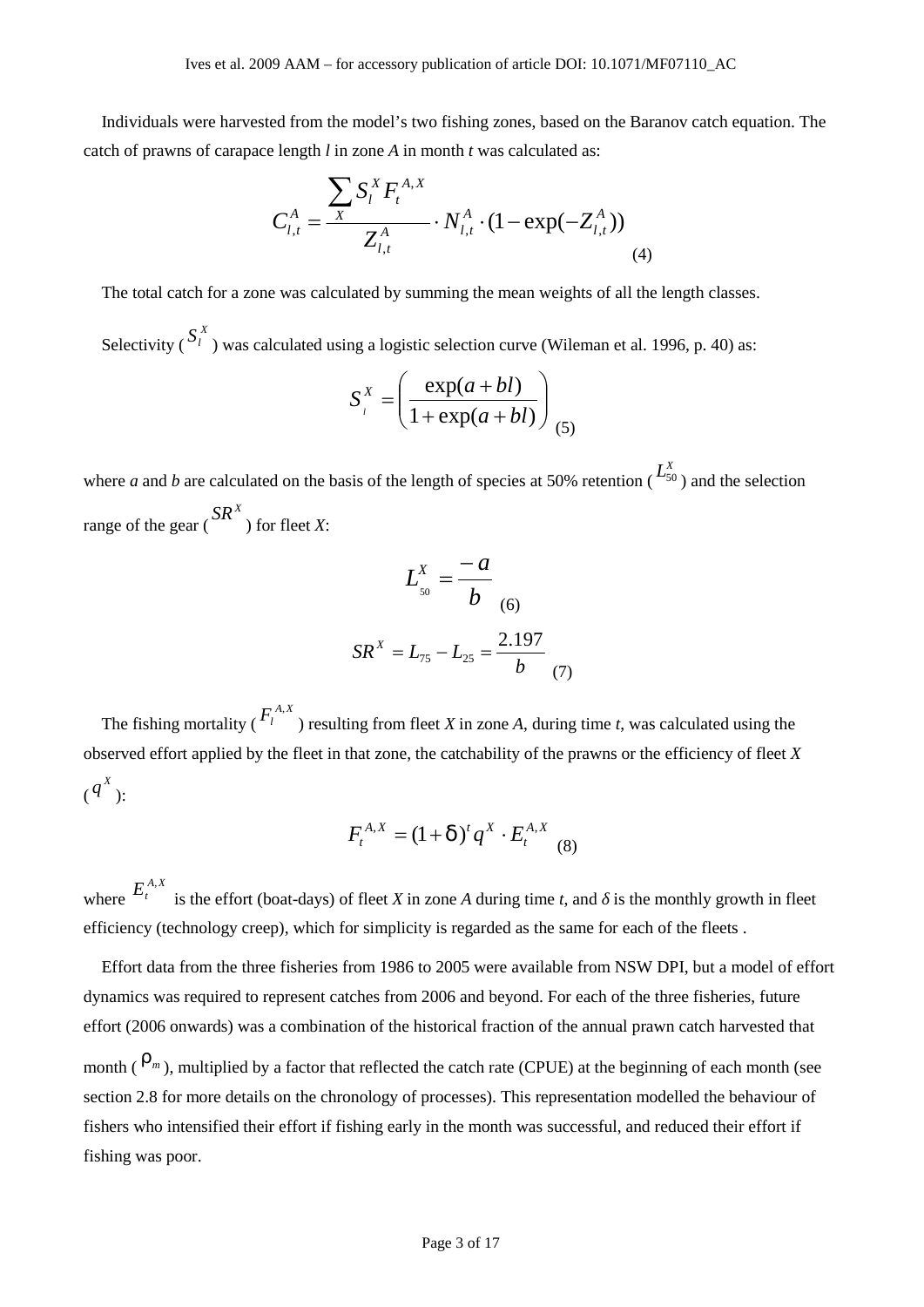$$
E_{t(y,m)}^{A,X} = \left(\dots_m \sum_{y=1986}^{2005} E_{t(y,m)}^{A,X}\right) \cdot \exp\left(\frac{(U_t - U_b)}{\mathsf{x}}\right)_{(9)}
$$

In Equation 9, is the effort (boat-days) of fleet X in zone A during month m of year y, Ut is the sampled CPUE at time t, Ub is a constant base CPUE value around which changes to effort are generated, and *is the* parameter used to connect changes in CPUE to changes in effort. Note that future fishing effort was subsequently modified by closures for each fleet if prescribed in the management strategy (i.e. effort was set to zero).

# **Fecundity and recruitment**

In penaeid populations, individuals are generally short-lived (i.e. <3 years) but females may spawn a number of times in a year (Bagenal 1973; Penn 1980). The most important factors in determining prawn fecundity include water temperature, size of individual females and moult frequency during spawning season. All of these factors affect the number of eggs produced and the number of times a female will spawn each year (Penn 1980). In this model, we simplified these processes and assumed that fecundity is a function of the carapace length of females. Females above an average carapace length of 25 mm were treated in the model as sexually mature (range 18–30 mm CL) (Glaister 1978b, p. 552) and after sexual maturity is reached, any further increases in carapace length translated into increased fecundity ((Penn 1980) with western school prawn Penaeus latisulcatus).

Recent studies have provided good evidence for the existence of a stock–recruitment relationship in penaeid prawns (Ye 2000). In this model, egg production was linked to larval population numbers using a Beverton–Holt stock–recruitment function (reparameterised as in Haddon (2001) to the steepness of the stock–recruitment relationship and the initial biomass/recruitment). The stock–recruitment relationship employed is as follows:

$$
R_{t} = \frac{(\Gamma_{t})}{A^{sr} + B^{sr}(\Gamma_{t})} \cdot \exp(e_{t})
$$
  
\n
$$
\Gamma_{t} = \sum_{l} N_{l,t}^{female} f_{l}
$$
  
\n
$$
A^{sr} = w_{L} \left( 1 - \frac{z - 0.2}{0.8z} \right)
$$
  
\n
$$
B^{sr} = \frac{z - 0.2}{0.8 \cdot z \cdot R_{v}}
$$
  
\n(13)

where  $R_t$  is the number of recruits (prawn larva) produced in month  $t$ ,  $t$  represents the number of eggs produced by the spawning stock at time  $t$ ,  $A^{sr}$  and  $B^{sr}$  are the parameters of the Beverton–Holt stock–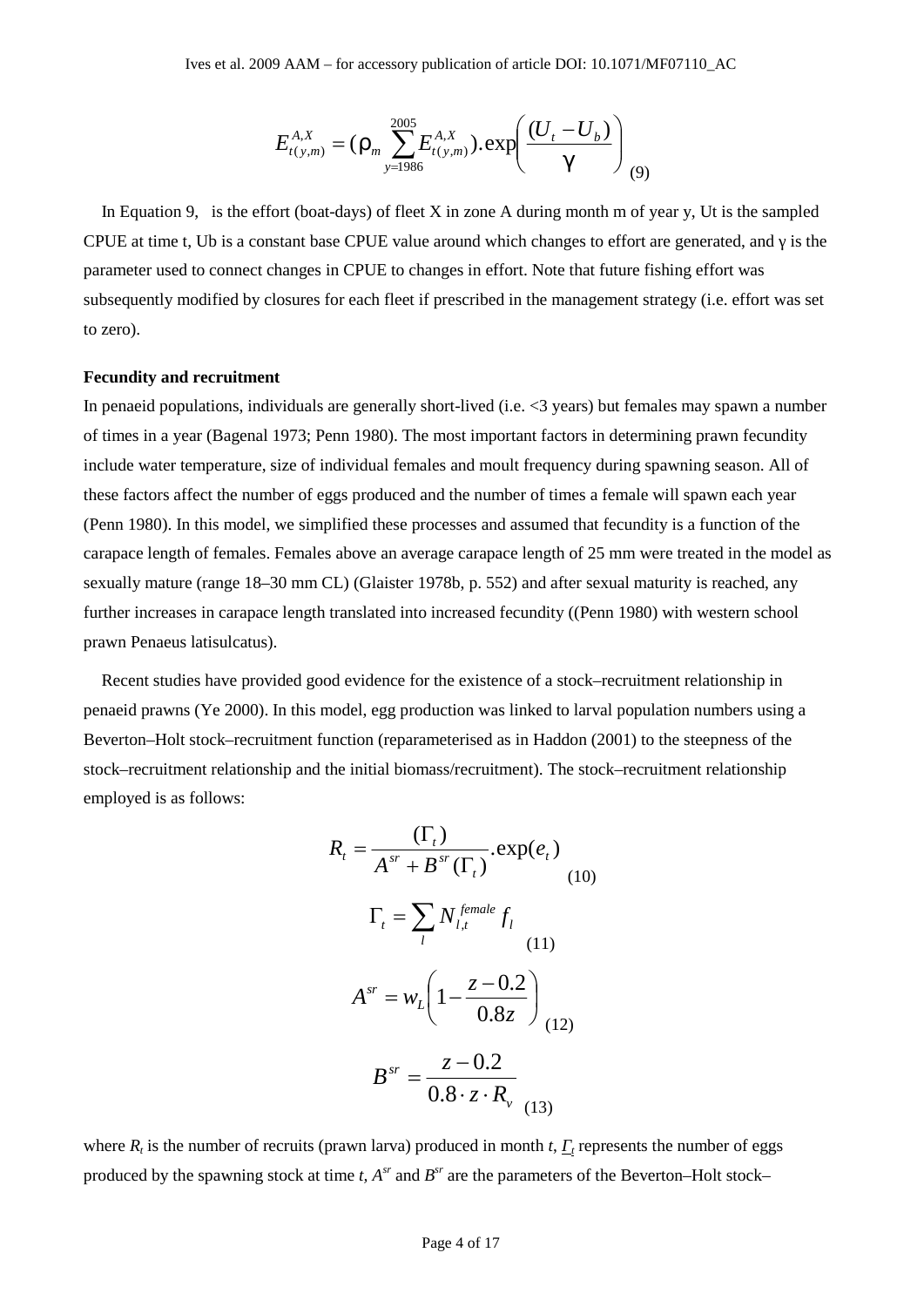recruitment relationship, e is the normally distributed recruitment error, is the number of female prawns of carapace length l in month t, represents the fecundity of female prawns of carapace length l, wL is the average weight of a prawn larva recruit (calculated using the length to weight relationship given in Table 1), z represents the steepness of the stock–recruitment relationship and Rv is the initial recruitment used for the simulation. In this context, a recruit was defined as a prawn larva (<5 mm CL). Because spawning females may produce eggs in any zone, the number of recruits produced in each zone was made proportional to the number of eggs produced in each zone.

# **Movement (immigration and emigration)**

The typical life-cycle of the eastern school prawn begins when adults spawn in ocean waters. The larvae immigrate on lunar tides (Rothlisberg and Church 1993) into estuaries and up-stream towards suitable habitats, such as seagrass beds, where they settle. The post-larvae that survive the high larval mortality grow into juvenile prawns in the non-fishing zones. The juveniles then move downstream into the estuary fishing zone, possibly before any appreciable growth occurs (Coles and Greenwood 1983). Once in the estuary zone the prawns grow until they approach sexually maturity, at which time they begin to move to the ocean zone to spawn.

Movement between compartments was calculated each month according to coefficients as shown in Equation 14.

$$
N_{l,t+1}^{A_1} = N_{l,t}^{A_1} - \frac{A_1 \rightarrow A_2}{s,t} N_{l,t}^{A_1} + \frac{A_2 \rightarrow A_1}{s,t} N_{l,t}^{A_2}
$$
\n(14)

where  $N_{l,t}^{A}$  is the number of prawns of carapace length-stage *l* in zone *A* and  $N_{l,t}^{A_2 \to A_1}$  is the proportion of individuals of length-stage *ls* (larva, juvenile or adult) moving from zone *A<sup>2</sup>* to *A<sup>1</sup>* at time *t*. Each length-stage can move between any connected compartments, however the movement of juveniles and adults is primarily

in the seaward direction, while larvae move into the estuaries from the ocean. The values of the  $\sqrt[n]{s}$  $A_2 \rightarrow A_1$ <br>*s*, *t*  $A_2 \rightarrow A_1$ <br>*ls*,*t*  $A_2 \rightarrow A_1$ <br>  $\parallel$   $\parallel$   $\parallel$  s  $t$ parameters had a base value in the model but they do not stay constant as they are manipulated by environmental factors (described in the following section).

### **Climate variability and its influence on population dynamics**

The calibration of the EPT and OPT catches to the model presented a challenge that provided some interesting insights into the dynamics of this system. Although there appeared to be sufficient evidence to assume that river discharge events affected the seaward migration of prawns, there were two alternative hypotheses we could have considered that would have allowed us to match both the relatively stable EPT catches and the more variable OPT catches that spiked during high river discharge events. We could have assumed that a population of adults inhabited the unfished zone and migrated rapidly out to the ocean during rain events; or alternatively, we could have taken the approach that high river discharge events resulted in increased growth of prawns and/or increased catchability. The later approach was chosen primarily on the basis of the evidence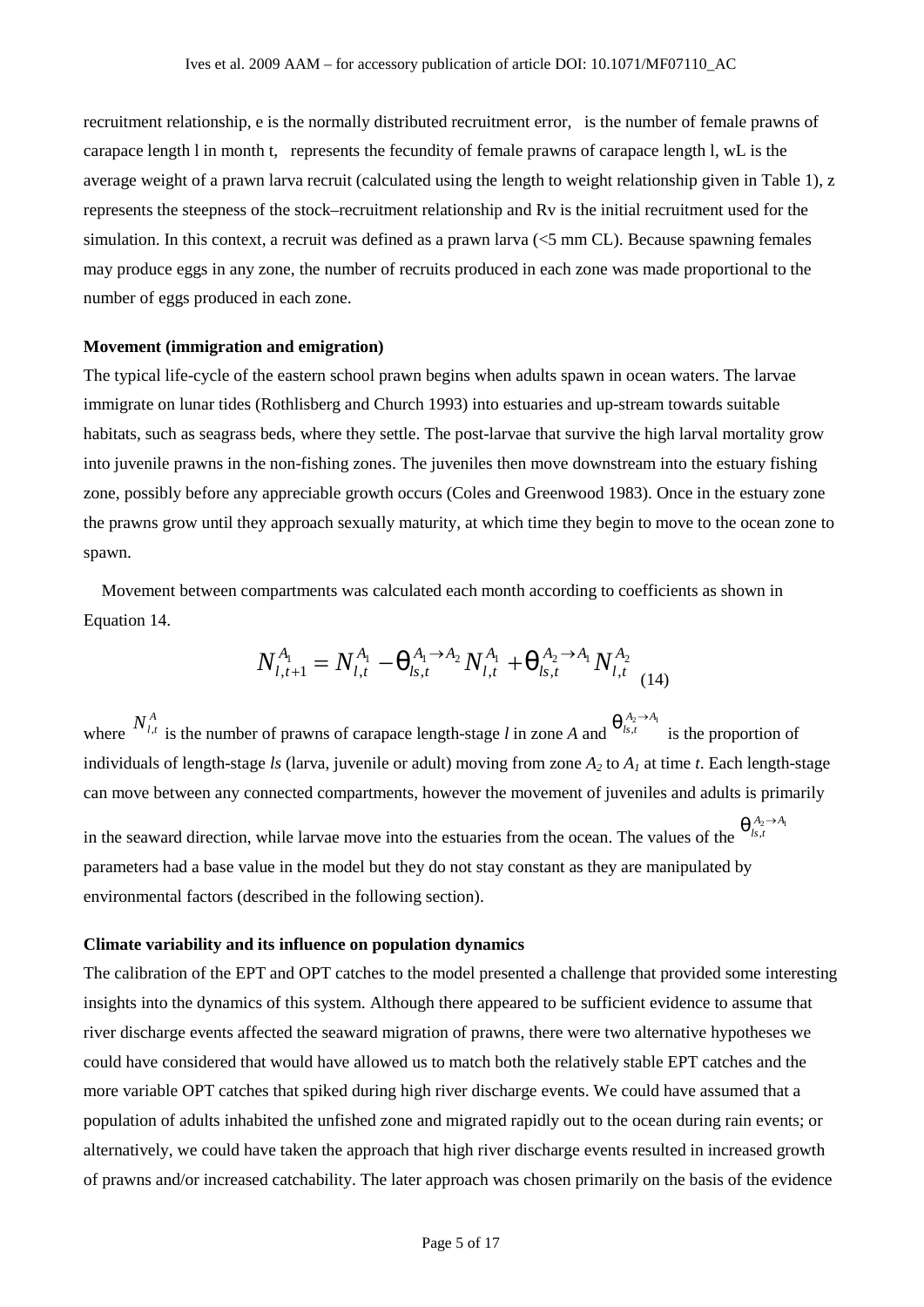presented in the movement and distribution studies on this species, which showed a consistent trend of increasing prawn size with closer proximity to the ocean during normal climate conditions (graphically presented at the bottom of Fig. 2 in main publication ) (Glaister 1978b; Coles and Greenwood 1983). The specifics of how we modelled such river discharge effects are as follows.

### *The impact of river discharge on the growth and movement of school prawns*

The exact mechanism by which high river discharge affects the school prawn's seaward emigration has been debated since the 1950s. An examination of school prawn populations in several NSW estuaries concludes that the emigration of prawns after flood events is due to the resultant decreased salinity (Racek 1959). However, a separate study of school prawns in the Hunter River, NSW, shows that a heavy flood event can have a more pronounced effect on emigration than a more moderate flood, even though the latter flooding is sufficient to reduce the estuary salinity levels to that of freshwater (Ruello 1973b). Ruello's research suggests that the enhanced emigration is instead due to increased river flow and subsequent disturbances of bottom sediments. Studies on the effect of rainfall on the emigration of banana prawns in the Gulf of Carpentaria relate migration to the tolerance of juvenile banana prawns to low salinities but also suggest that rainfall may affect banana prawn productivity also through increases in nutrient levels in the water, which then increase growth and survival (Vance et al. 2003). Several further mechanisms have been proposed for the link between freshwater flow and different fishery species, including: (i) trophic linkages via changes to primary or secondary production due to increased nutrient levels in water; (ii) changes in distribution due to altered habitats; and (iii) changes in population dynamics including recruitment, growth, survival and abundance (Robins et al. 2005).

For the purposes of this model, we used salinity as a proxy for all possible causes for prawn emigration after flood events. Salinity was set at base levels and then allowed to decrease as river discharge events occurred. Each compartment had a recovery rate which allowed the salinity levels to return to their base levels over time. By employing this process we hoped to incorporate a lag effect of a large river discharge event which would enable the prawns to emigrate seaward even after the discharge event diminished.

The effect of river discharge and temperature on prawn movements is through alteration of the movement parameter values  $''$   $_{ls,t}$  $A_2 \rightarrow A_1$ <br> *<sup><i>A*</sup><sub>*ls,t*</sub></sup> (Equation 14). Each movement parameter was adjusted by river discharge and temperature, as shown below in Equation 15.

$$
If \ sa_t^A \ge s a_b^A \quad \xrightarrow[n \text{ s.t. } t]{A_i \to A_j} = \xrightarrow[n \text{ s.t. } t]{A_i \to A_j} \\
\text{If } \ sa_t^A < s a_b^A \quad \xrightarrow[n \text{ s.t. } t]{A_i \to A_j} = \xrightarrow[n \text{ s.t. } t]{A_i \to A_j} \\
< A \ \exp(s a_b^A - s a_t^A) \\
\text{(15)}
$$

where <sup>*A*</sup> is the salinity movement effect factor for area *A*,  ${}^{SA_t^A}$  is the salinity level in area *A* at time *t* and  ${}^{SA_b^A}$ *A*  $sa_b^A$ is the base salinity level below which an effect occurs.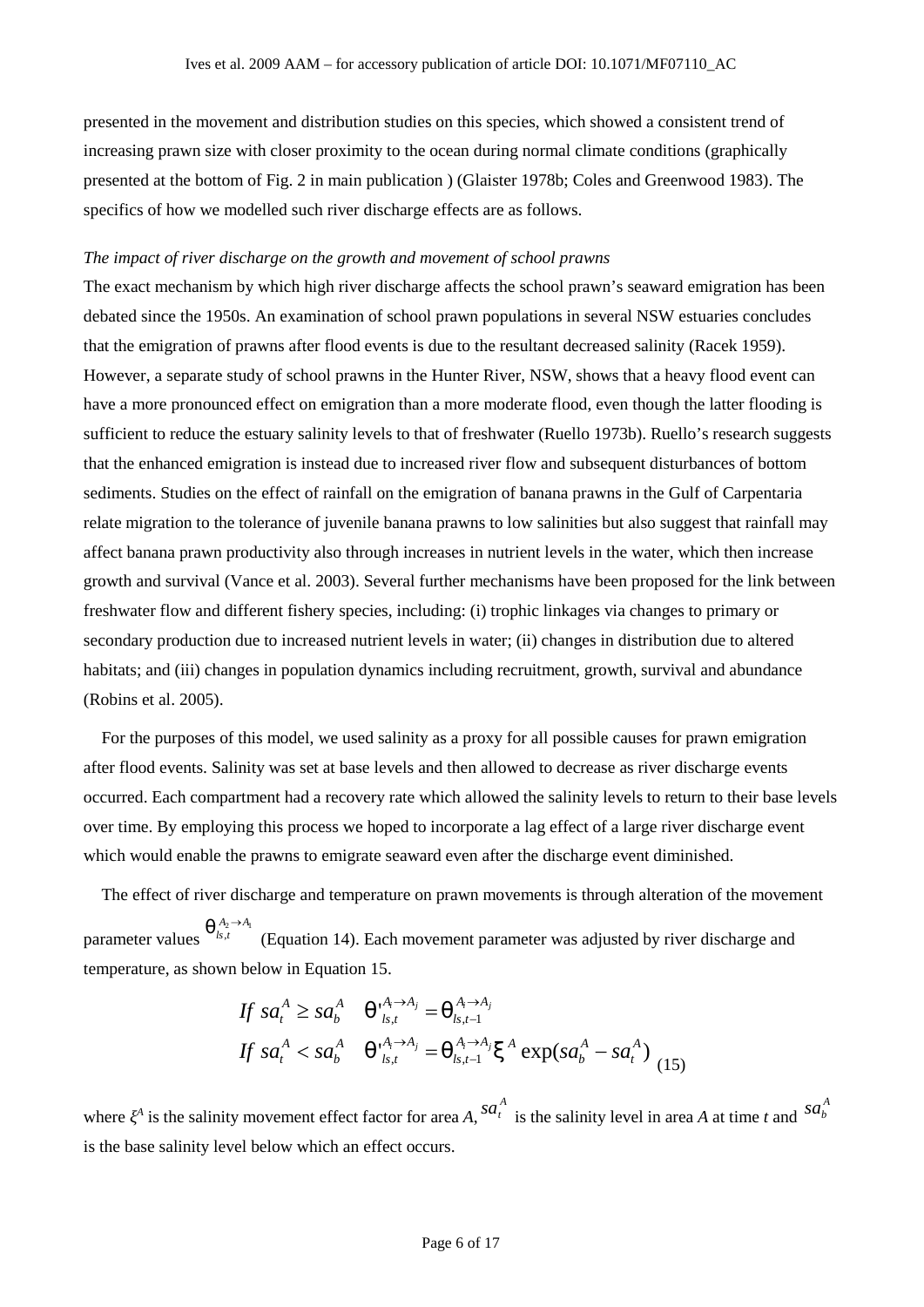High river discharge events are believed to also affect the growth of juveniles (Ruello 1973b) by increasing the availability of water borne food for the prawns who are detritus feeding opportunistic omnivores (Kailola et al. 1993). Fishers refer to this food-enriched water as 'sweet water'. This phenomenon is believed to result from the disturbance of benthic communities during flood events (Jones 1987) and from the increased primary and secondary production generated by increased nutrient levels (Moore et al. 2006). To incorporate this hypothesised impact on growth, a food availability level was added to each compartment in the model. High river discharge temporarily increased the food availability level in each compartment at the same time that it reduced salinity. Just as there was a recovery rate for salinity there was also a loss rate associated with food availability.

Food availability affects growth through the manipulation of the k values in Equation 1, as shown below in Equation 16,

$$
k' = k \cdot g^A \exp(f a_{t-1}^A - f a_b^A) \big|_{(16)}
$$

where <sup>A</sup> is the food availability growth effect factor for area A that is used to calibrate the effect on growth,  $fa_{t-1}^A$  is the food availability level in area *A* at time *t*–*1* and  $fa_{t-1}^A$  is  $fa_{t-1}^A$  is the base salinity level above which an effect occurs.

# *The impact of temperature on the growth and movement of school prawns*

The advent of spring, and associated increases in water temperature, coincides with a rapid growth of M. macleayi and an immigration of maturing prawns to ocean waters (Glaister 1978a). The link between growth rates and water temperatures has been well confirmed by research of penaeid prawns (Racek 1959; Ruello 1973a; Glaister 1977, p. 40; Potter et al. 1986, Potter et al. 1989; Somers 1990) as well as of other crustacean species (Koeller 1999; Drinkwater et al. 2006) and of marine life in general (Neuheimer and Taggart 2007). To incorporate this effect, the k values in the von Bertalanffy growth function (Equation 1) were manipulated such that the minimum growth rate occurred when water temperatures were at their lowest levels and the maximum growth occurred when water temperatures were at their highest levels (Lhomme, 1977 as cited in Garcia and Le Reste 1981). Although there is evidence to suggest that water temperature also has an effect on prawn survival (Vance et al. 2003), to simplify this model we restricted the effect of water temperature to its effect on growth.

Temperature was also used in the model as an indicator of the seasons that drive seaward emigration. Research has found a continuous recruitment of pre-juvenile M. macleayi to the Clarence River estuary (Glaister 1977, p. 39), with the main peak of this recruitment occurring in the summer and early autumn months (Racek 1959; Ruello 1973a; Coles and Greenwood 1983, p. 740). Larval upstream movement occurs throughout the year but peaks at times when spawning peaks in ocean waters (Glaister 1977; Rothlisberg and Church 1993). To incorporate such seasonality into the model, a seasonal element based on temperature was added so that there was a peak in seaward movement of juveniles during summer months.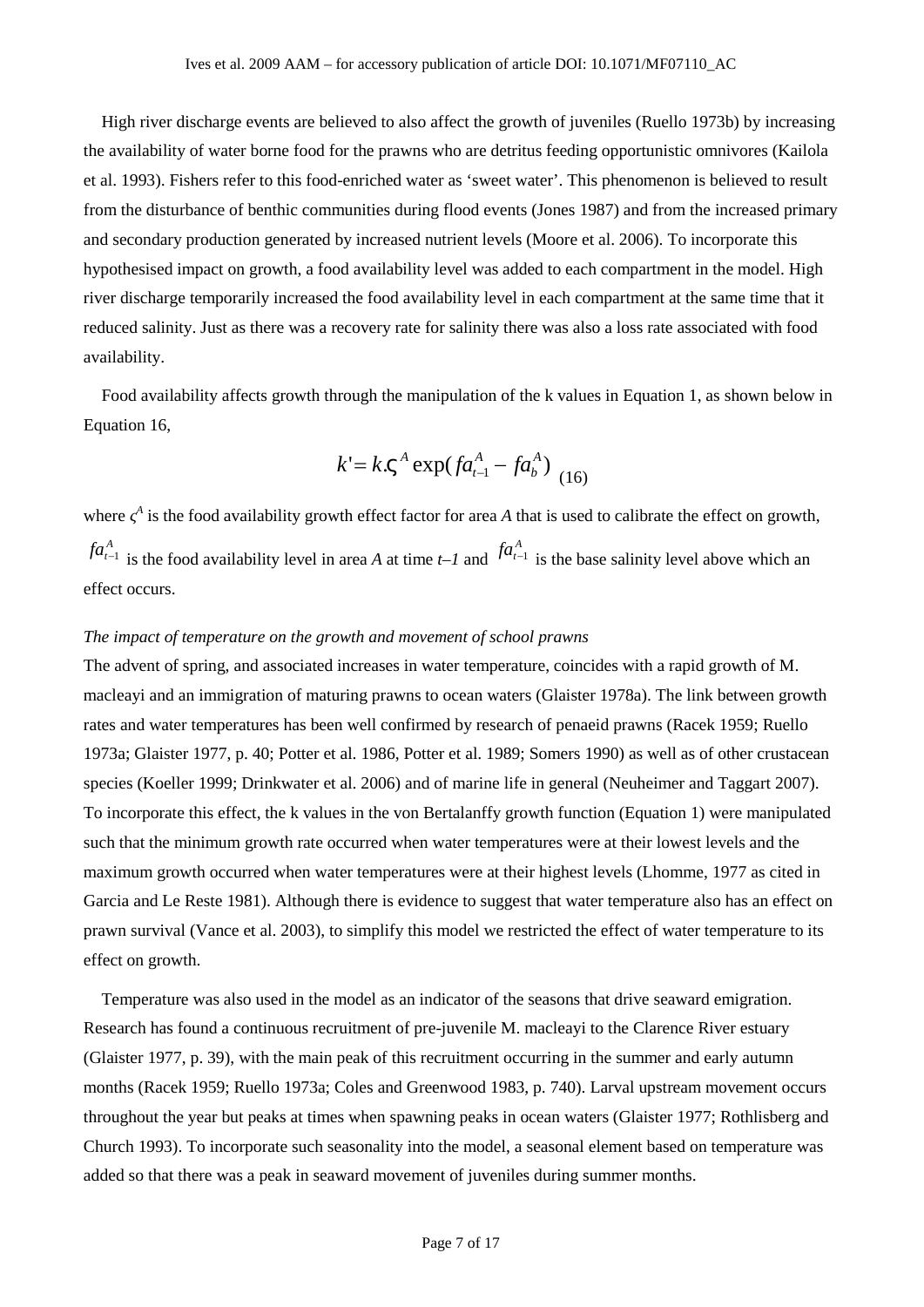The effect of river discharge  $(D_t)$  and temperature (Tt) on growth is through manipulation of the k values in Equation 1 as shown below in Equation 17:

$$
k' = k(1 + \mathbb{E}_1 \cdot D_t + \mathbb{E}_2 \cdot T_t) \tag{17}
$$

where  $\mu$  and  $\sigma$  are the coefficients of the effect on growth of discharge and temperature respectively.

The effect of river discharge and temperature on prawn movements is through alteration of the movement parameter values (Equation 14). Each movement parameter was adjusted by river discharge and temperature as shown below in Equation 18.

$$
\int_{\pi}^{A_t \to A_j} \sum_{l s,t} A_l \to A_j \left(1 + \{1 \cdot D_t + \{2 \cdot T_t\}}{2 \cdot T_t}\right) \tag{18}
$$

where  $\mu$  and  $\mu$  are the coefficients of the effect on prawn movements of river discharge and temperature respectively.

#### *Other impacts of river discharge on school prawn dynamics*

Large river discharge events have been speculated to also affect the fecundity of school prawns and hence the number of recruits in subsequent years. The high densities of prawn numbers following rain events are believed to help improve a prawn's chances of mating and spawning (Ruello 1973b). Another possible result of river discharge events is an increase in schooling behaviour which can increase catchability (as has been found to be the case with other penaeids (Penn 1984; Vance et al. 2003, p. 48; Zhou et al. 2007; Prince et al. 2008)).

The reasonably good calibration achieved for this model was attained without river discharge directly affecting fecundity; however, the effect of river discharge on growth indirectly increases the fecundity of the population as fecundity is linked to size (section 2.5). We have also permitted catchability to be affected by river discharge according to Equation 19:

$$
If D_t > D_E \quad q^{X^*} = q^X \cdot y \cdot D_{t \ (19)}
$$

where is the coefficient of the effect of river discharge on catchability that occurs when discharge level Dt exceeded the amount chosen as the 'river discharge event' level DE (see Table 1 for more information). This effect was limited to the month of high river discharge events, and at most, the catchability doubled during these.

# **Chronology of processes**

The smaller the time-step in a simulation model, the less the chronology of processes affects outcomes. In the present study, we were restricted to monthly steps which were the temporal resolution of the catch and effort data. The ordering of processes was based on the chronology used in ISIS–Fish model (Mahevas and Pelletier 2004) and modified to suit the model presented here (Fig. 1).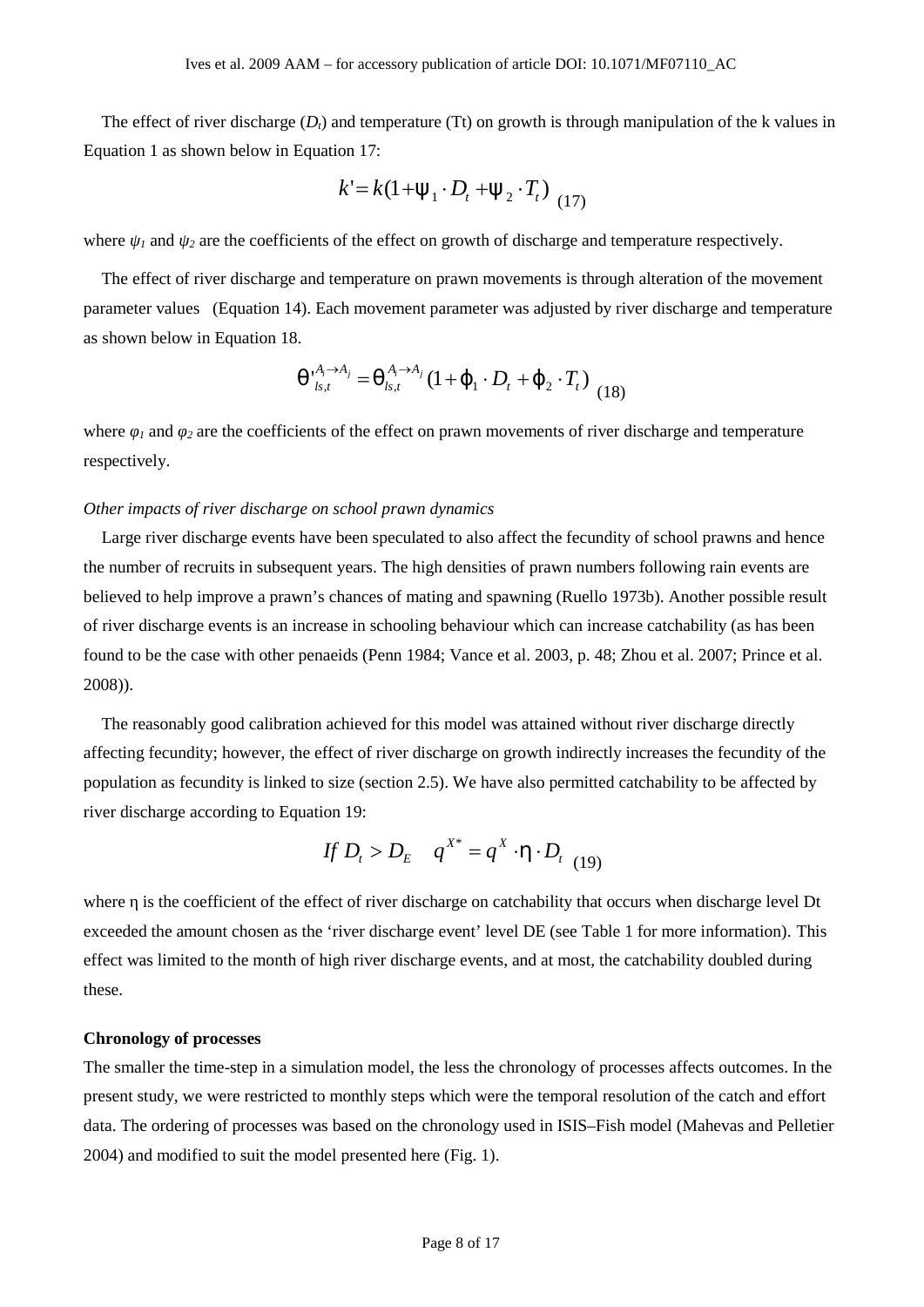

**Fig. 1.** Diagram showing the order of processes used in the simulation model.

# **Model calibration**

### *Step 1: Manual calibration*

The first step in the calibration of the model involved matching the output from the model with 21 years of existing catch history for the ocean and estuary fisheries that operated in an around the Clarence River. Where reliable values were not available for parameters they were manually adjusted so that the observed and expected catches became aligned (see Table 1 for a list of the parameter values used and their sources). A cost function was applied to determine the quality of the fit of the modelled to the observed catch records from 1985 to 2005 for each of the three fisheries. Evaluating the calibration of the model to the catch records of the three separate fisheries in the two separate fishing zones provided a structural validation of the model (Aumann 2007) by showing that the model mimics the source system on a step-by-step and component-by component basis. The cost function used was (Moll 2000):

$$
\Delta^X = \sum_{t=1985-01}^{2005-12} \frac{\left| (C_t^X - O_t^X) / \uparrow x \right|}{n^X}
$$
(20)

where  $\Delta^X$  is the cost function for fleet *X*, time *t* is measured in months from Jan 1985 to Dec 2005,  $C_t^X$  is the modelled prawn catch for fleet *X* in time *t* (kg),  $O_t^X$  is the observed prawn catch for fleet *X* at time *t* (kg),  $X$ is the standard deviation of the observed data for fleet *X*, and  $n<sup>X</sup>$  is the number of catch record data points for fleet *X*. The fit for each fleet was classified according to the (subjective) interpretation supplied by OSPAR Commission (cited in Moll 2000) which is: very good: <1 standard deviation, good: 1 or 2 standard deviations, reasonable: 2–5 standard deviations, poor: >5 standard deviations.

# *Step 2: Sensitivity analysis*

A sensitivity analysis was conducted against each of the model parameters in order to determine the key drivers of the model (Arhonditsis and Brett 2004). Each parameter value (input) was increased and decreased 20% and the effect on a number of model outputs (management indicators) was recorded. This process was repeated 20 times with different random numbers used each time (i.e. a total of 60 records for each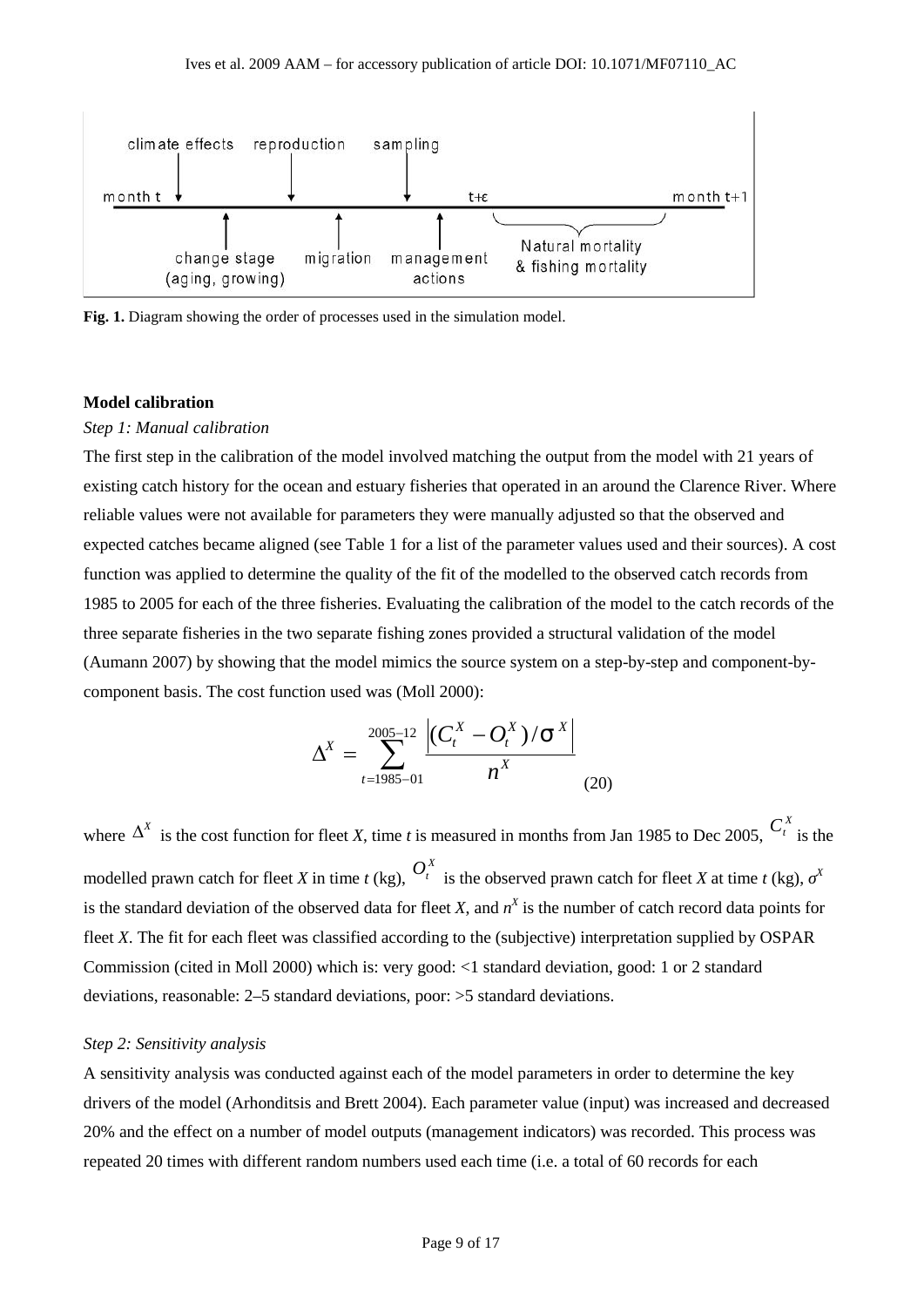parameter). The results were then used as the dataset for a step-wise regression analysis with the purpose of developing best-fit equations (Kleijnen 1995). The resulting regression equations provided approximations of the input/output behaviour of the simulation model. A single multiple-linear regression equation was used which implicitly assumed that interactions between input parameters were insignificant (Equation 21).

$$
Y_{i} = S_{0} + \sum_{h=1}^{H} S_{h} x_{ih} + V_{i}
$$
  
(21)  

$$
(i = 1,...,n)
$$

where  $Y_i$  is the simulation response (management indicator) to a model run *i* (involving a certain combination of initial parameter values),  $\theta$  is the regression intercept,  $\theta$  is the first order effect of parameter  $h$ ,  $x_{ih}$  is the value of the standardised parameter *h* in combination *i*,  $\mu$  is the error term of the regression model for parameter combination *i*, and *n* is the number of simulated parameter combinations.

In this equation, each parameter *h* must be standardised for the first-order effects *<sup>h</sup>* to reflect the *relative* importance of each parameter. So *z<sup>h</sup>* as the original (non-standardised) value of parameter *h*, which ranges between minimum value and maximum value, the spread of parameter *h* can be measured by  $a_h = (\max(h) - \min(h))/2$  and the mean of parameter *h* can be measured by  $b_h = (\max(h) + \min(h))/2$ . *.* The standardised value  $x_h$  can then be calculated as (Kleijnen 1995):

$$
x_{ih} = (z_{ih} - b_h) / a_{h} (22)
$$

Three management indicators where chosen as model outputs  $(Y_i)$ , namely the Future Average Annual Ocean Prawn Trawl catch from Jan 2006 to Dec 2015; the Future Average Annual Estuary Prawn Trawl catch from Jan 2006 to Dec 2015; and the Future Depletion Ratio of prawn stock, which is the ratio of estimated Biomass in 2015 to Estimated Biomass in 1985. A regression analysis was performed against each of these management indicators to determine the key parameters (drivers) for each of them as dictated by the mechanics of the simulation model.

# *Step 3: Bayesian SIR calibration*

The Bayesian approach used in the present study estimated the posterior probability distributions of key parameters by the sampling/importance resampling method. Five parameters were chosen as 'key parameters' and given a prior probability distribution function (pdf). The choice of these five parameters was based on their importance in the model as shown by the sensitivity analysis and by the level of uncertainty associated with their values.

Monte Carlo methods such as Markov Chain Monte Carlo and importance sampling are the most frequently used methods for Bayesian analysis. For the purposes of the present study, we chose to use the sampling/importance resampling (SIR) method which was numerically robust and straightforward to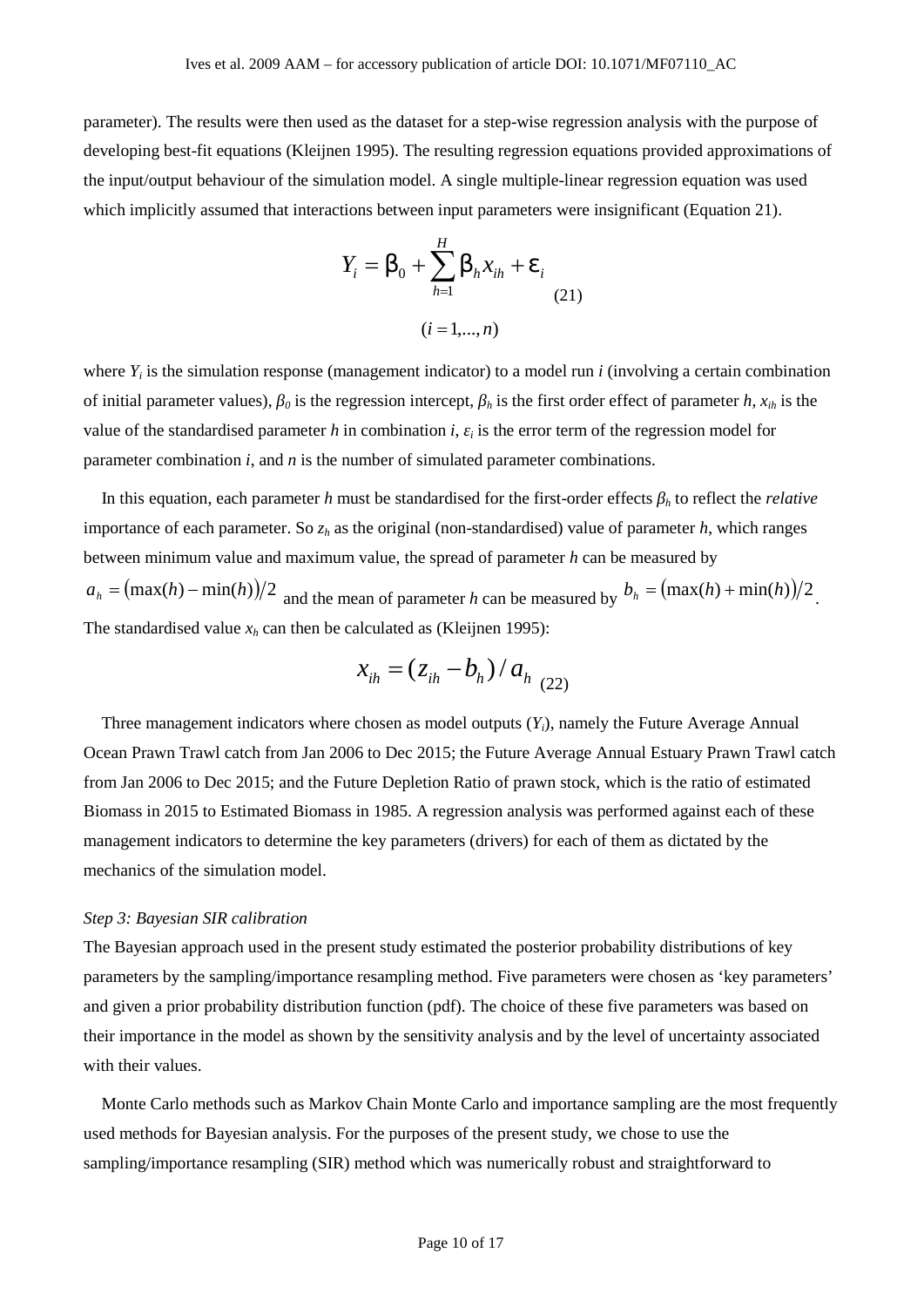implement (McAllister et al. 1994). The SIR algorithm involves two distinct phases. Phase one draws a value from the prior pdf of each of the parameters (a parameter set) and calculates the likelihood of this set based on how well the model outputs calibrated to the observations. This process is iterated many times (40000 times in our case), with the parameter set being stored along with the likelihood of this set. Phase two resamples these intermediate results to approximate the posterior pdf of each management indicator. The intermediate results were resampled, with the replacement using a probability based on the importance function. In our case, the joint prior pdf was used as the importance function (McAllister et al. 1994; Raftery et al. 1995), which meant that the resampling was proportional to the likelihood of each parameter set. Thus, with the prior pdf as the importance function, the greater the likelihood of a parameter set the more frequently this set would be resampled and included within the posterior. For a more detailed explanation of Bayesian SIR methods, see McAllister et al. (1994) and Punt and Hilborn (1997).

The likelihood function assumed that the observed catch was normally distributed about the predicted values, with a standard deviation . Thus, the log-likelihood (LL) for a given fishery's observations was proportional to (Haddon 2001):

$$
LL^{X} = -\frac{n}{2} \Big[ Ln(2f) + 2Ln(\tau^{X}) + 1 \Big],
$$
\n
$$
\tau^{X} = \sqrt{\sum_{t=1984-07}^{2005-06} \frac{(C_{t}^{X} - \hat{C}_{t}^{X})}{2n}},
$$
\n(24)

where *X* is the fishery (EPT or OPT), *n* is the number of data points,  $C_t^X$  is the observed catch for fishery *X* at month *t*, and  $\hat{C}^X_t$  is the estimated catch from the model for fishery *X* at month *t*, with 1984–2007 and 2005– 2006 representing the year–month limits of the observations.

The total log-likelihood for a single model run was then calculated as the sum of the log likelihoods for the ocean and estuary trawl fisheries:

$$
LL = LL^{EPT} + LL^{OPT} \tag{25}
$$

Only the OPT and EPT fisheries were included in the total log-likelihood because they represented the majority of the catch.

A joint posterior probability distribution for the key parameters was produced on the basis of the calculated log-likelihood for each model run (as described above). The quality of the posterior was determined on the basis of the efficiency of the importance function in the SIR method, as estimated using the maximum importance ratio (MIR) (McAllister and Pikitch 1997). The MIR is equal to the ratio of the maximum of likelihoods to the sum over all likelihoods. McAllister and Pikitch (1997) found that a maximum importance ratio of 0.04 "… appeared to provide estimates of posterior pdfs sufficiently precise for stock assessment and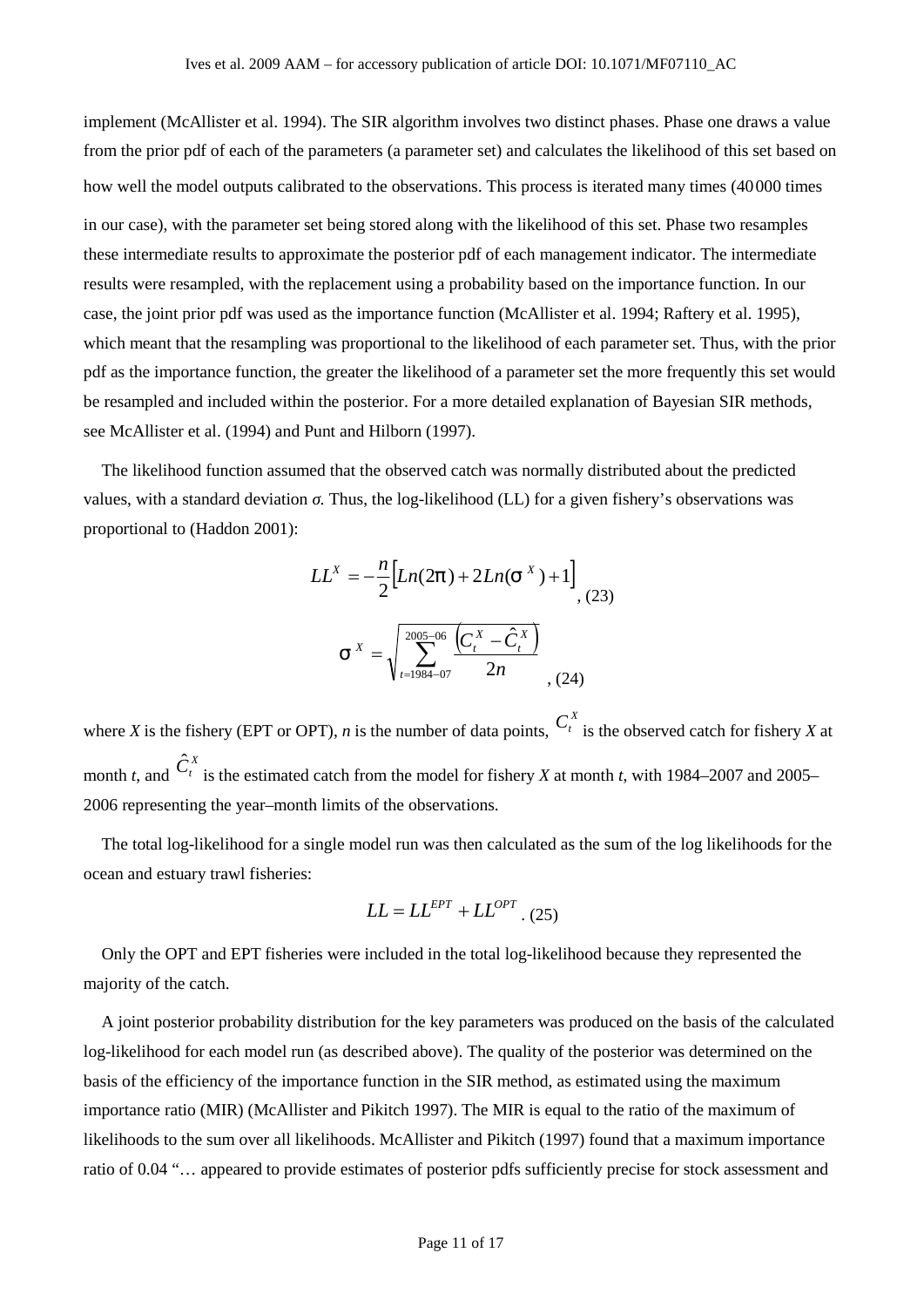decision analysis". Another means of improving the posterior pdf is to ensure that a single parameter set (the maximum single density MSD) is not assigned more than 1% of the total probability (Punt and Hilborn 1997).

The key parameters chosen for the Bayesian SIR calibration process were catchability (q), larval and juvenile mortality (LM and JM), and the two stock recruitment parameters (z and Rv). These were chosen as they were the parameters for which there was significant uncertainty regarding their true value (see Table 1) and they had the most effect on the management indicators in the sensitivity analysis. Parameters such as base unfished-zone salinity levels (C1SalBas) and unfished-zone and estuary food levels (C1FooBas and C2FooBas) were not chosen because they were surrogates for the impact of river discharge on the growth and movement of prawns and the uncertainty in this impact is captured to an extent in the stochasticity built into future river discharge and the various climate-change scenarios.

### **Calibration data and parameter values**

| Data and parameter values                                                                                          | Sources                                                                                                                                                                                                                                                                                                    |
|--------------------------------------------------------------------------------------------------------------------|------------------------------------------------------------------------------------------------------------------------------------------------------------------------------------------------------------------------------------------------------------------------------------------------------------|
| Catch and Effort data for 3 fisheries. Standard deviation of                                                       | NSW DPI ComCatch database based on monthly logsheets                                                                                                                                                                                                                                                       |
| observed catch data used in Equation 3-20: 27,597 for EPT,                                                         | supplied by fishers. <sup>A</sup>                                                                                                                                                                                                                                                                          |
| 22,656 for OPT, and 6,240 for SPN.                                                                                 |                                                                                                                                                                                                                                                                                                            |
| Clarence River discharge data                                                                                      | NSW Department of Natural Resources (2007)                                                                                                                                                                                                                                                                 |
| Instantaneous adult mortality = $0.37$ month <sup>-1</sup>                                                         | Montgomery, S. (unpubl. data)                                                                                                                                                                                                                                                                              |
|                                                                                                                    | Limits based on calibrating average prawn weights in EPT catch<br>with estimates provided in Broadhurst et al. (2004).                                                                                                                                                                                     |
| Instantaneous larval mortality - Bayesian prior with uniform<br>distribution between 2 and 4 month <sup>-1</sup> . |                                                                                                                                                                                                                                                                                                            |
| Instantaneous juvenile mortality $=$ - Bayesian prior with                                                         |                                                                                                                                                                                                                                                                                                            |
| uniform distribution between 50% and 100% of larval mortality.                                                     |                                                                                                                                                                                                                                                                                                            |
| Migration parameters (e.g. LMov2_1, JMov1_2, AMov2_3)                                                              | Initial values based on known movement patterns with larva<br>migrating from the ocean to the estuary and unfished zone;<br>juveniles migrating from the unfished zone to estuary; and adults<br>migrating out of the unfished zone and estuary to the ocean<br>(Glaister 1978b; Coles and Greenwood 1983) |
| Fecundity F1-F4 (0–20 mm CL) = 0, F5 (20–25 mm CL) =                                                               | Equates to approx 230 000 eggs per female, which is in the range                                                                                                                                                                                                                                           |
| 3400, F6 (25–30 mm CL) = 4200, F7 (30–35 mm CL) = 5300,                                                            | for other Metepenaeus species (Penn 1980; Dall et al. 1990, 7.1)                                                                                                                                                                                                                                           |
| F8 ( $>35$ mm CL) = 6500 eggs month <sup>-1</sup>                                                                  | with size class spread based on weight (Garcia and Le Reste 1981)                                                                                                                                                                                                                                          |
| Average female growth $L\infty = 37.41$ , K = 0.24 month <sup>-1</sup> , t <sub>0</sub> =0.7,                      | (Glaister 1977, p. 74)                                                                                                                                                                                                                                                                                     |
| Average male growth L $\infty$ = 23.61, K = 0.70 month <sup>-1</sup> , t <sub>0</sub> =0.8,                        |                                                                                                                                                                                                                                                                                                            |
| each growth group was spaced so that each had an L∞ that was                                                       |                                                                                                                                                                                                                                                                                                            |
| 0.5 mm different from its neighbouring groups.                                                                     |                                                                                                                                                                                                                                                                                                            |
| Catchability $(q)$ – Bayesian prior with uniform distribution<br>between 0.0001 and 0.001.                         | (Coles and Greenwood 1983; Penn 1984; Broadhurst et al. 2004).                                                                                                                                                                                                                                             |
| Virgin recruitment $(Rv)$ – Bayesian prior with uniform                                                            | Limits based on manual experimentation comparing changes in                                                                                                                                                                                                                                                |
| distribution between 10e9 and 10e11.                                                                               | maximum likelihood with changes in Rv.                                                                                                                                                                                                                                                                     |
| Slope of stock recruitment relationship $(z)$ – Bayesian prior with                                                | Relationship suggested by the work of (Ye 2000). Lower values                                                                                                                                                                                                                                              |
| uniform distribution between 0.2 and 0.7.                                                                          | reflecting the strength of the stock-recruitment relationship given                                                                                                                                                                                                                                        |
|                                                                                                                    | that the model area covers the full migratory range of the Clarence                                                                                                                                                                                                                                        |
|                                                                                                                    | River school prawn stock (Ruello 1977).                                                                                                                                                                                                                                                                    |
| Change in catchability $(dq) = 0.0004$                                                                             | O'Neill et al. (2003: table 6.4.4)                                                                                                                                                                                                                                                                         |
| Weight for both sexes was calculated as:                                                                           | Broadhurst et al. (2004)                                                                                                                                                                                                                                                                                   |
| $ln(w) = 2.917 \cdot ln(l) - 6.919$ , where w is weight (g) and l is                                               |                                                                                                                                                                                                                                                                                                            |
| carapace length (mm).                                                                                              |                                                                                                                                                                                                                                                                                                            |
| Gear selectivity: estuary and ocean prawn trawl: 40-mm                                                             | Macbeth et al. (2004)                                                                                                                                                                                                                                                                                      |
| diamond codend, $L50 = 10.59$ , $SR = 3.42$                                                                        |                                                                                                                                                                                                                                                                                                            |
| Gear selectivity: Stow Netting, 30-mm diamond mesh codend,<br>$L50 = 8.46$ , $SR = 3.55$                           | Macbeth et al. (2005)                                                                                                                                                                                                                                                                                      |
|                                                                                                                    |                                                                                                                                                                                                                                                                                                            |

# **Table 1. The initial values and references for the main parameters used in the calibration of this model**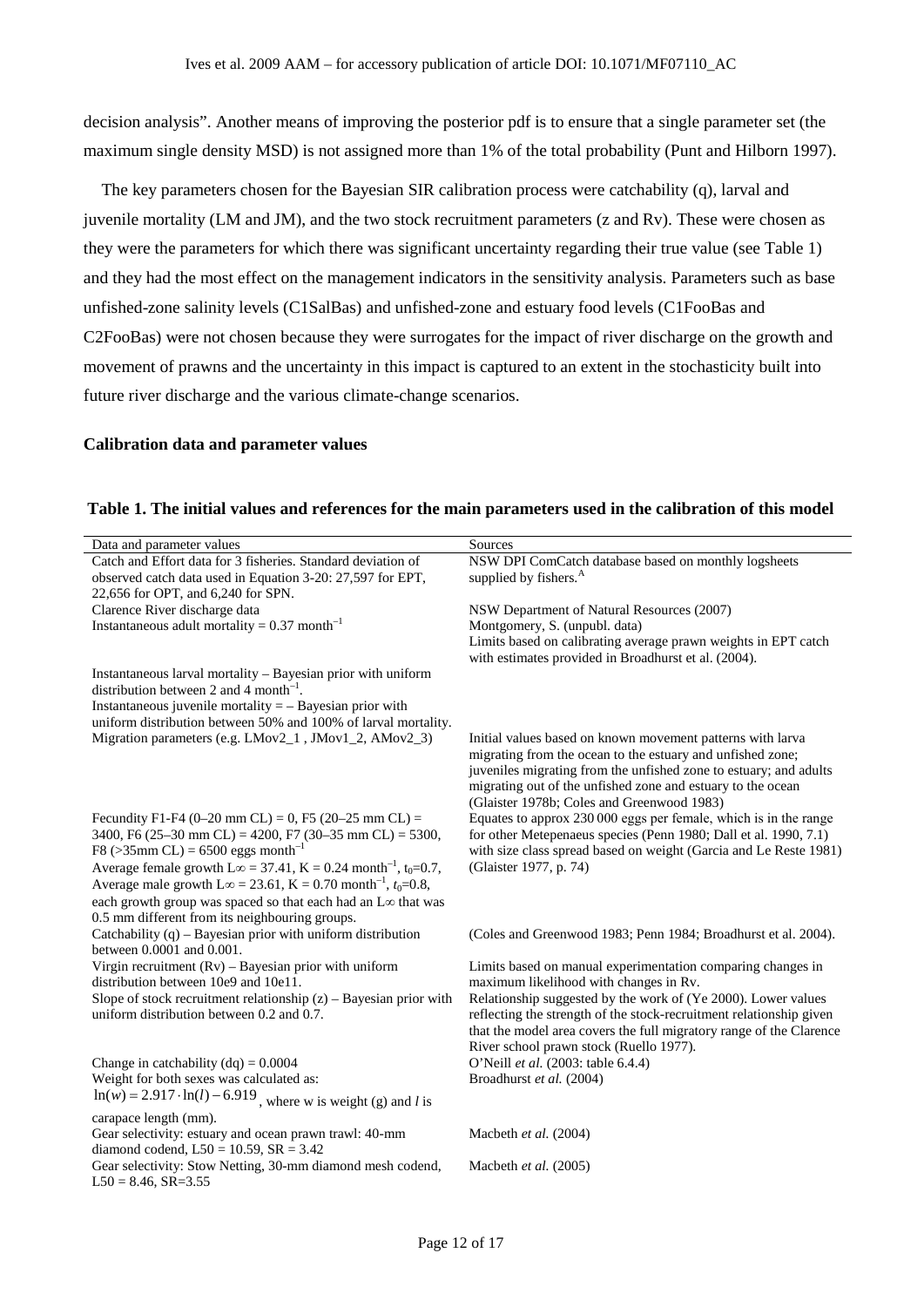Recruitment error (*re*) was taken from a log normal distribution with mean 0, coefficient of variation 0.2 Found to incorporate sufficient recruitment uncertainty for a similar peneaid species (Melicertus plebejus) (Ives and Scandol 2007) Water temperature levels, approximated by a sine curve Cos(month / phase - freq)^ 2) \* amp + base, with values of: C1: base 13°, amplitude 13°, frequency 3.8 and phase 3.5. C2: base 15°, amplitude 13°, frequency 3.8 and phase 3.5. C3: base 17°, amplitude 7°, frequency 3.8 and phase 3.5. Taken from temperature loggers in Clarence River and data provided by Australian Bureau of Meteorology. Salinity movement effect factor  $(A) = 1.01$ , Salinity Base Levels  $\binom{5}{b}$  $sa_b^A$ <sub>b</sub> : C1SalBas = 50, C2SalBas = 2300, C3SalBas = 35000 Clarence Valley Council Floodplain Services (2006) Food availability growth effect factor  $($ <sup>A</sup> $)$  = 1.01, base salinity Cho levels  $\binom{5\alpha}{b}$  $sa_b^A$ <sub>)</sub>: C1FooBas = 100, C2FooBas = 100, C3FooBas = 90. Chosen to calibrate the model. Future river discharge estimates (L20D discharge mean and L20D discharge CV) Based on the range of estimated % change in precipitation for the Clarence River Basin (152–154°E longitude and 29–30°S latitude) provided by the OzClim package (CSIRO and IGCI 2007) River discharge event level  $(D_E) = 300000 \text{ ML}$  Chosen to calibrate high catch levels associated with extreme maximum river discharge events. This level was exceeded only 6 times during the calibration period (1985–2005).

<sup>A</sup>Catch rate data were not standardised using generalised linear models (Hilborn and Walters 1992). However, a number of key issues traditionally addressed by standardisation were accounted for in this model. First, changes in fishing power over time, which can affect the validity of CPUE as an index of abundance, were dealt with by including a parameter for growth in catchability over time that was based on the standardisation work undertaken in Queensland (O'Neill *et al.* 2003). Second, seasonality in catchability, which can affect within year CPUE, was dealt with through the use of two additional parameters that fitted a seasonal pattern to catchability. These additional parameters therefore effectively altered the effect of the catch data on the model in the same way that data standardisation would have. By including these phenomena in the model, we are able to incorporate them in the sensitivity analysis and thereby analyse their importance as a driver of the management indicators.

# **References**

Arhonditsis, G. B., and Brett, M. T. (2004). Evaluation of the current state of mechanistic aquatic biogeochemical modeling. Marine Ecology Progress Series 271, 13–26.

Aumann, C. A. (2007). A methodology for developing simulation models of complex systems. Ecological Modelling 202, 385–396.

Bagenal, T. B. (1973). Fish fecundity and its relations with stock and recruitment. Rapports et Proce`s- Verbaux des Re´unions du Conseil International pour l'Exploration de la Mer. 164, 186–198.

Broadhurst, M. K., Millar, R. B., Kennelly, S. J., Macbeth, W. G., Young, D. J., et al. (2004). Selectivity of conventional diamond- and novel square-mesh codends in an Australian estuarine penaeid-trawl fishery. Fisheries Research 67, 183–194.

Coles, R. G., and Greenwood, J. G. (1983). Seasonal movement and size distribution of three commercially important Australian prawn species (Crustacea: Penaeidae) within an estuarine system. Australian Journal of Marine and Freshwater Research 34, 727–743.

CSIRO & IGCI (2007) OzClim. (International Global Change Institute (IGCI), University of Waikato and CSIRO Atmospheric Research: Hobart, Tasmania)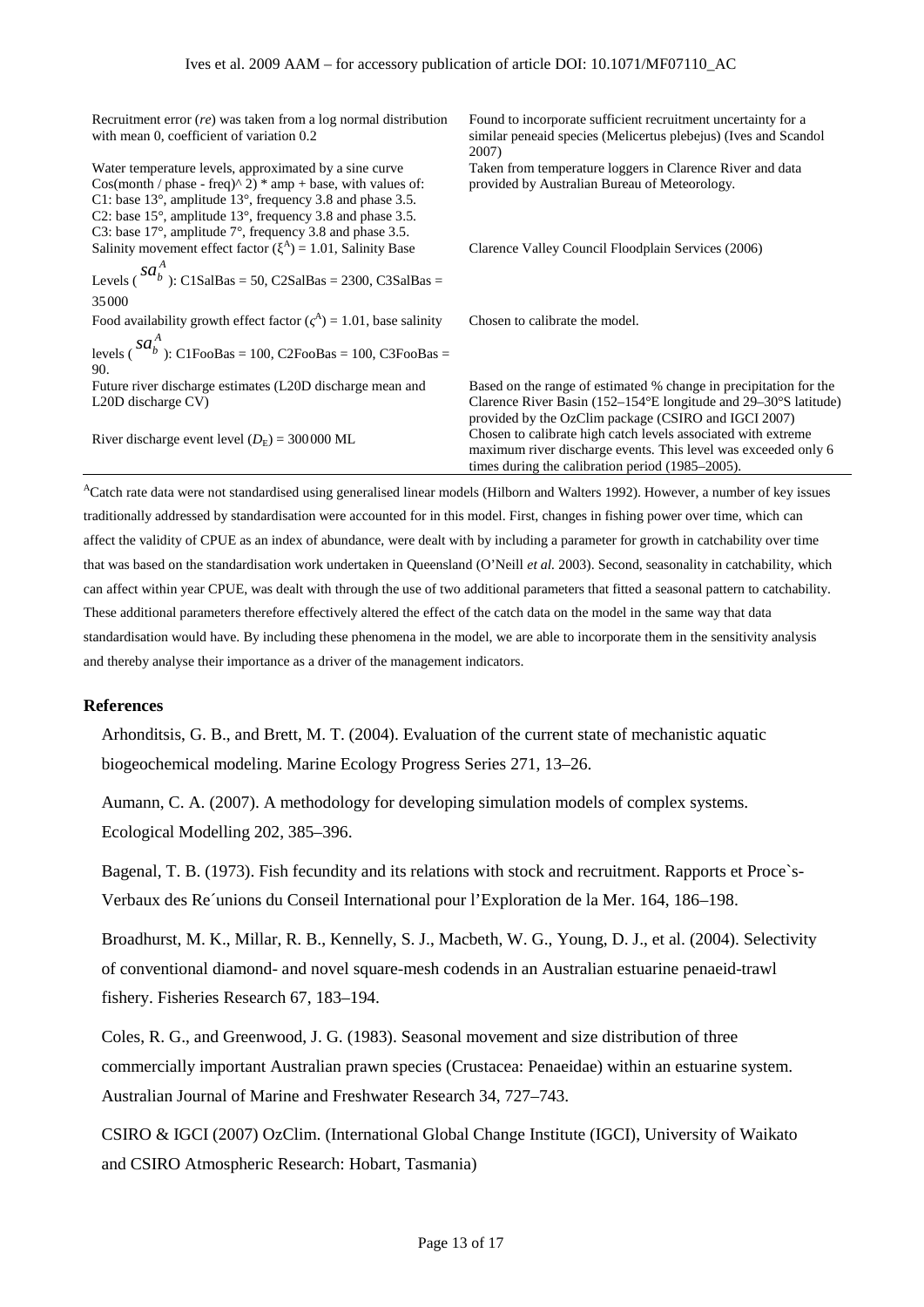Dall, W., Hill, B. J., Rothlisberg, P. C., and Sharples, D. J. (1990). 'The Biology of the Penaeidae.' (Academic Press: London.)

Drinkwater, K. F., Tremblay, M. J., and Comeau, M. (2006). The influence of wind and temperature on the catch rate of the American lobster (Homarus americanus) during spring fisheries off eastern Canada. Fisheries Oceanography 15, 150–165.

Garcia, S., and Le Reste, L. (1981). 'Life Cycles, Dynamics, Exploitation and Management of Coastal Penaeid Shrimp Stocks.' (Food and Agriculture Orgainization of the United Nations: Rome.)

Glaister, J. P. (1977) Ecological studies of Metapenaeus macleayi (Haswell) (Crustacean, Decapoda, Penaeidae) in Clarence river region, northern New South Wales. University of New England., Armidale

Glaister, J. P. (1978a). Impact of river discharge on distribution and production of the school prawn Metapenaeus macleayi (Haswell) (Crustacea: Penaeidae) in the Clarence river region, northern New South Wales. Australian Journal of Marine and Freshwater Research 38, 225–241.

Glaister, J. P. (1978b). Movement and growth of tagged school prawns, Metapenaeus macleayi (Haswell) (Crustacea: Penaeidae), in the Clarence River region of northern New South Wales. Australian Journal of Marine and Freshwater Research 29, 645–657.

Haddon, M. (2001). 'Modelling and Quantitative Methods in Fisheries.' (Chapman and Hall/CRC: London.)

Hilborn, R. and Walters, C. J. (1992). 'Quantitative Fisheries Stock Assessment: Choice, Dynamics and Uncertainty.' (Chapman and Hall: New York, NY).

Ives, M. C. and Scandol, J. P. (2007). A Bayesian analysis of NSW eastern king prawn stocks (Melicertus plebejus) using multiple model structures. Fisheries Research 84, 314-327.

Jones, A. R. (1987). Temporal patterns in the macrobenthic communities of the Hawkesbury estuary, New South Wales. Australian Journal of Marine and Freshwater Research 38, 607–624.

Kailola, P., Williams, M., Stewart, P., Russell, R., McNee, A., et al. (1993). 'Australian Fisheries Resources.' (Bureau of Resource Sciences and Fisheries Research and Development Corp.: Canberra.)

Kleijnen, J. P. C. (1995). Sensitivity analysis and related analyses: a survey of statistical techniques. In 'International Symposium SAMO95, Theory and applications of Sensitivity Analysis of Model Output in computer simulations'. (European Commission RTD Action Energy and Joint Research Centre, Belgirate, Italy)

Koeller, P. (1999). Influence of temperature and effort on lobster catches at different temporal and spatial scales and the implications for stock assessments. Fishery Bulletin 97, 62–70.

Macbeth, W. G., Broadhurst, M. K. and Millar, R. B. (2004). The utility of square mesh to reduce bycatch in Hawkesbury River prawn trawls. Ecological Management and Restoration 5, 221-224.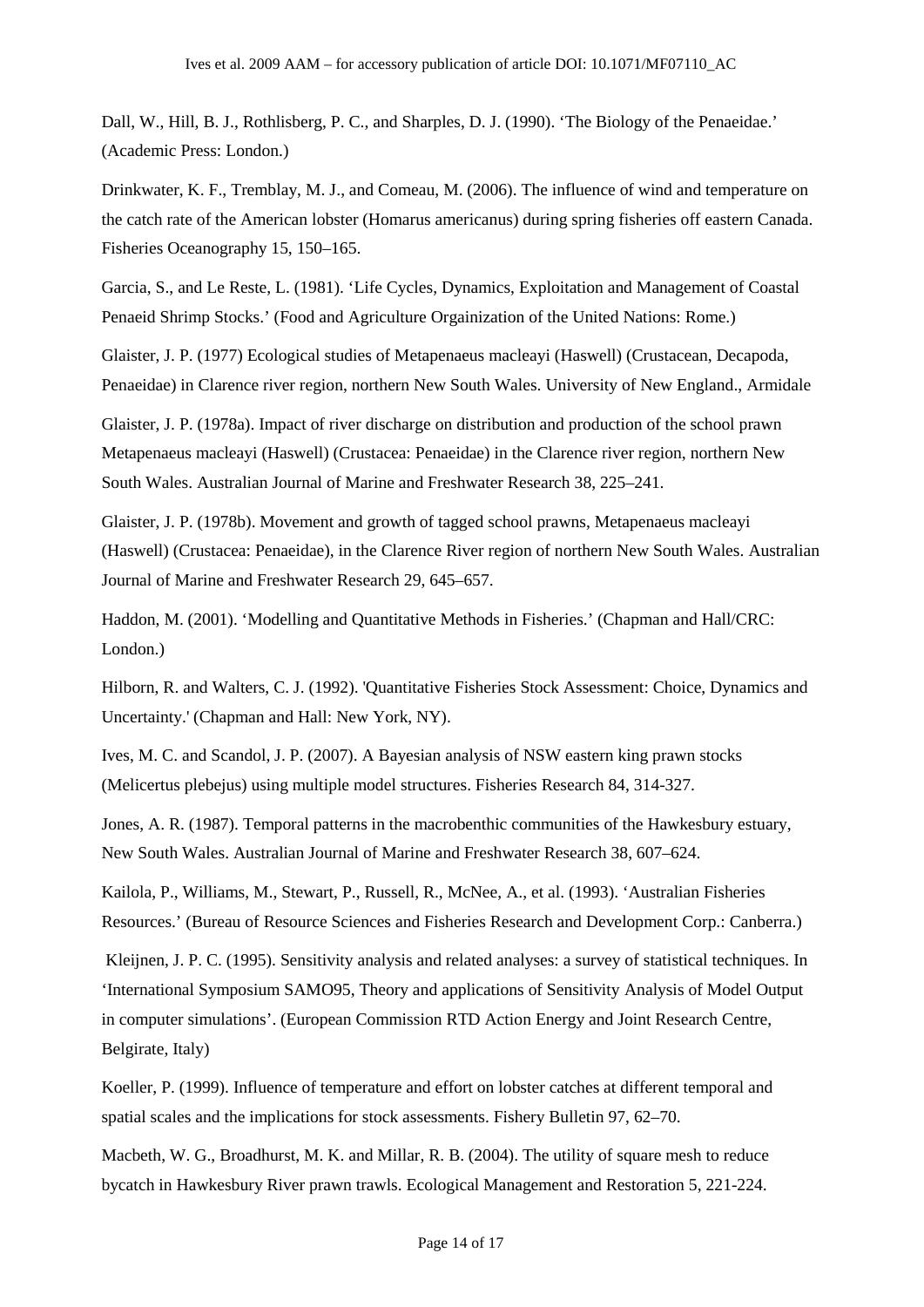Macbeth, W. G., Broadhurst, M. K. and Millar, R. B. (2005). Improving selectivity in an Australian penaeid stow-net fishery. Bulletin of Marine Science 76, 647–660.

Mahevas, S., and Pelletier, D. (2004). ISIS–Fish, a generic and spatially explicit simulation tool for evaluating the impact of management measures on fisheries dynamics. Ecological Modelling 171, 65– 84.

McAllister, M. K., and Pikitch, E. K. (1997). A Bayesian approach to choosing a design for surveying fishery resources: application to the eastern Bering Sea trawl survey. Canadian Journal of Fisheries and Aquatic Sciences 54, 301–311.

McAllister, M. K., Pikitch, E. K., Punt, A. E., and Hilborn, R. (1994). A Bayesian Approach to Stock Assessment and Harvest Decisions Using the Sampling/Importance Resampling Algorithm. Canadian Journal of Fisheries and Aquatic Sciences 51, 2673–2687.

Moll, A. (2000). Assessment of three-dimensional physical–biological ECOHAM1 simulations by quantified validation for the North Sea with ICES and ERSEM data. ICES Journal of Marine Science 57, 1060–1068.

Moore, S. K., Baird, M. E., and Suthers, I. M. (2006). Relative impacts of physical and biological processes on nutrient and phytoplankton dynamics in a shallow estuary after a storm event. Estuaries and Coasts 29, 81–95.

NSW Department of Natural Resources (2007). NSW Provisional River Data. NSW Department of Natural Resources. http://waterinfo.nsw.gov.au/river-provisional-sites.shtml

Neuheimer, A. B., and Taggart, C. T. (2007). The growing degree-day and fish size-at-age: the overlooked metric. Canadian Journal of Fisheries and Aquatic Sciences 64, 378–385.

O'Neill, M. F., Courtney, A. J., Turnbull, C. T., Good, N. M., Yeomans, K. M., et al. (2003). Comparison of relative fishing power between different sectors of the Queensland trawl fishery, Australia. Fisheries Research 65, 309-321.Penn, J. W. (1980). Spawning and fecundity of the western king prawn, Penaeus latisulcatus (Kishinouye), in Western Australian waters. Australian Journal of Marine and Freshwater Research 31, 21–35.

<enn, J. W. (1984). The behavior and catchability of some commercially exploited penaeids and their relationship to stock and recruitment. In 'Penaeid shrimps – Their Biology and Management'. (Eds J. A. Gulland and B. J. Rothschild.) pp. 173–186. (Fishing News Books Ltd: Surrey, England.)

Potter, I. C., Baronie, F. M., Manning, R. J. G., and Loneragan, N. R. (1989). Reproductive biology and growth of the western school prawn, Metapenaeus dalli, in a large Western Australian estuary. Australian Journal of Marine and Freshwater Research 40, 327–340.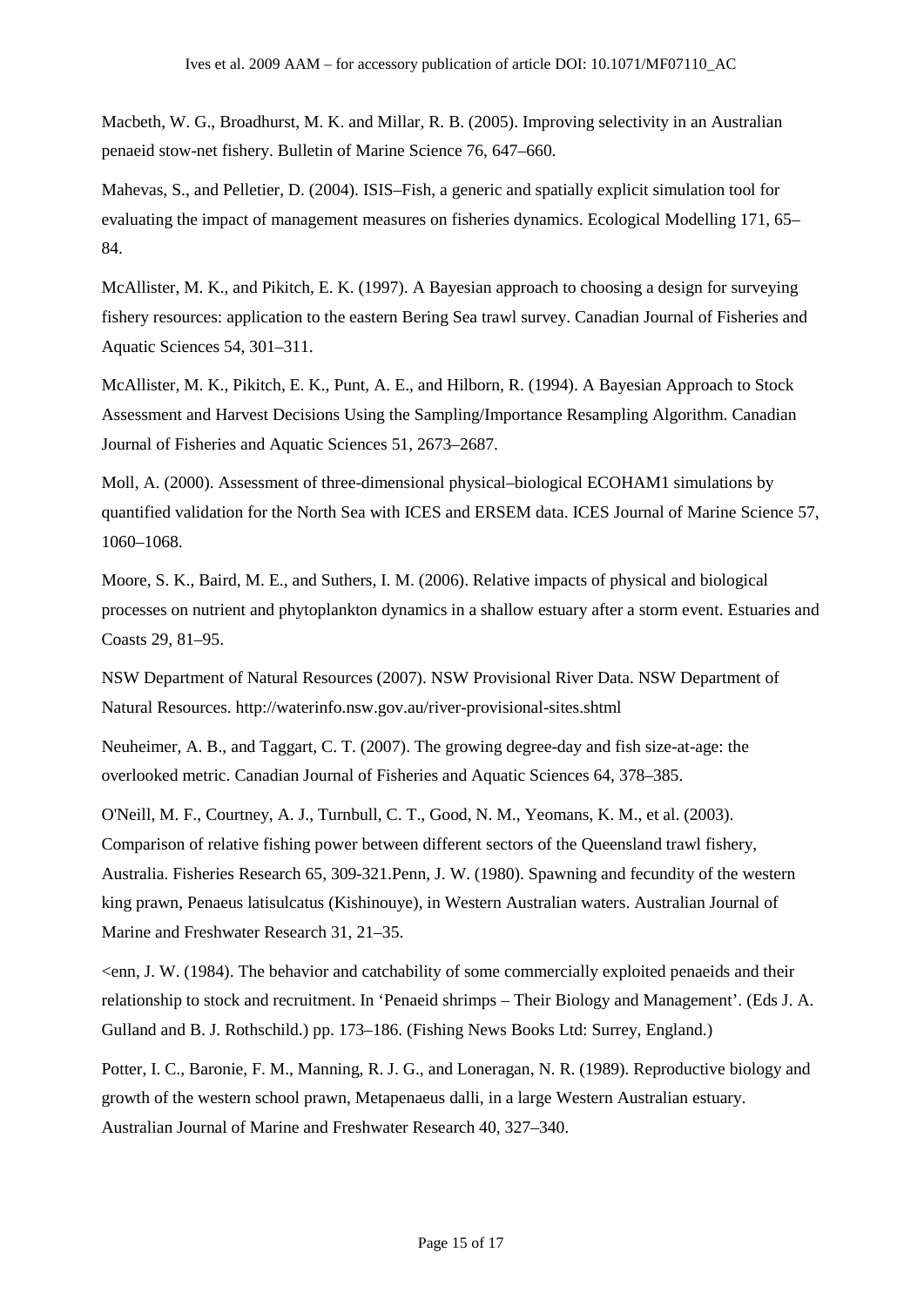Potter, I. C., Penn, J. W., and Brooker, K. S. (1986). Life cycle of the western school prawn, Metapenaeus dalli (Racek), in a Western Australian estuary. Australian Journal of Marine and Freshwater Research 37, 95–103.

Prince, J. D., Loneragan, N., and Okey, T. A. (2008). Contraction of the banana prawn (Penaeus merguiensis) fishery of Albatross Bay in the Gulf of Carpentaria, Australia. Marine and Freshwater Research 59, 383–390.

Punt, A. E., Campbell, R. A., and Smith, A. D. M. (2001). Evaluating empirical indicators and reference points for fisheries management: application to the broadbill swordfish fishery off eastern Australia. Marine and Freshwater Research 52, 819–832.

Punt, A. E., and Hilborn, R. (1997). Fisheries stock assessment and decision analysis: the Bayesian approach. Reviews in Fish Biology and Fisheries 7, 35–63.

Racek, A. A. (1959). Prawn investigations in eastern Australia. Research Bulletin of the New South Wales Fisheries Station 6, 1–57.

Raftery, A. E., Givens, G. H., and Zeh, J. E. (1995). Inference from a deterministic population dynamics model for bowhead whales. Journal of the American Statistical Association 90, 402–416.

Robins, J. B., Halliday, I. A., Staunton-Smith, J., Mayer, D. G., and Sellin, M. J. (2005). Freshwaterflow requirements of estuarine fisheries in tropical Australia: a review of the state of knowledge and application of a suggested approach. Marine and Freshwater Research 56, 343–360.

Rothlisberg, P. C., and Church, J. A. (1993). Processes controlling the larval dispersal and postlarval recruitment of penaeid prawns. In 'Coastal and Estuarine Studies'. (Eds P. W. Sammarco and M. L. Heron.) pp. 235–252. (American Geophysical Union: Washington, DC.)

Ruello, N. V. (1973a). Burrowing, feeding, and spatial distribution of the school prawn Metapenaeus macleayi (Haswell) in the Hunter river region, Australia. Journal of Experimental Marine Biology and Ecology 13, 189–206.

Ruello, N. V. (1973b). Influence of rainfall on the distribution and abundance of the school prawn Metapenaeus macleayi (Haswell) in the Hunter river region, Australia. Marine Biology 23, 221–228.

Ruello, N. V. (1977). Migration and stock studies on the Australian school prawn Metapenaeus macleayi. Marine Biology 41, 185-190.Somers, I. F. (1990). Manipulation of fishing effort in Australia's penaeid prawn fisheries. Australian Journal of Marine and Freshwater Research 41, 1–12.

Vance, D. J., Bishop, J., Dichmont, C. M., Hall, N., McInnes, K., et al. (2003). 'Management of Common Banana Prawn Stocks of the Gulf of Carpentaria: Separating the Effects of Fishing from those of the Environment.' (CSIRO, AFMA, Canberra.)